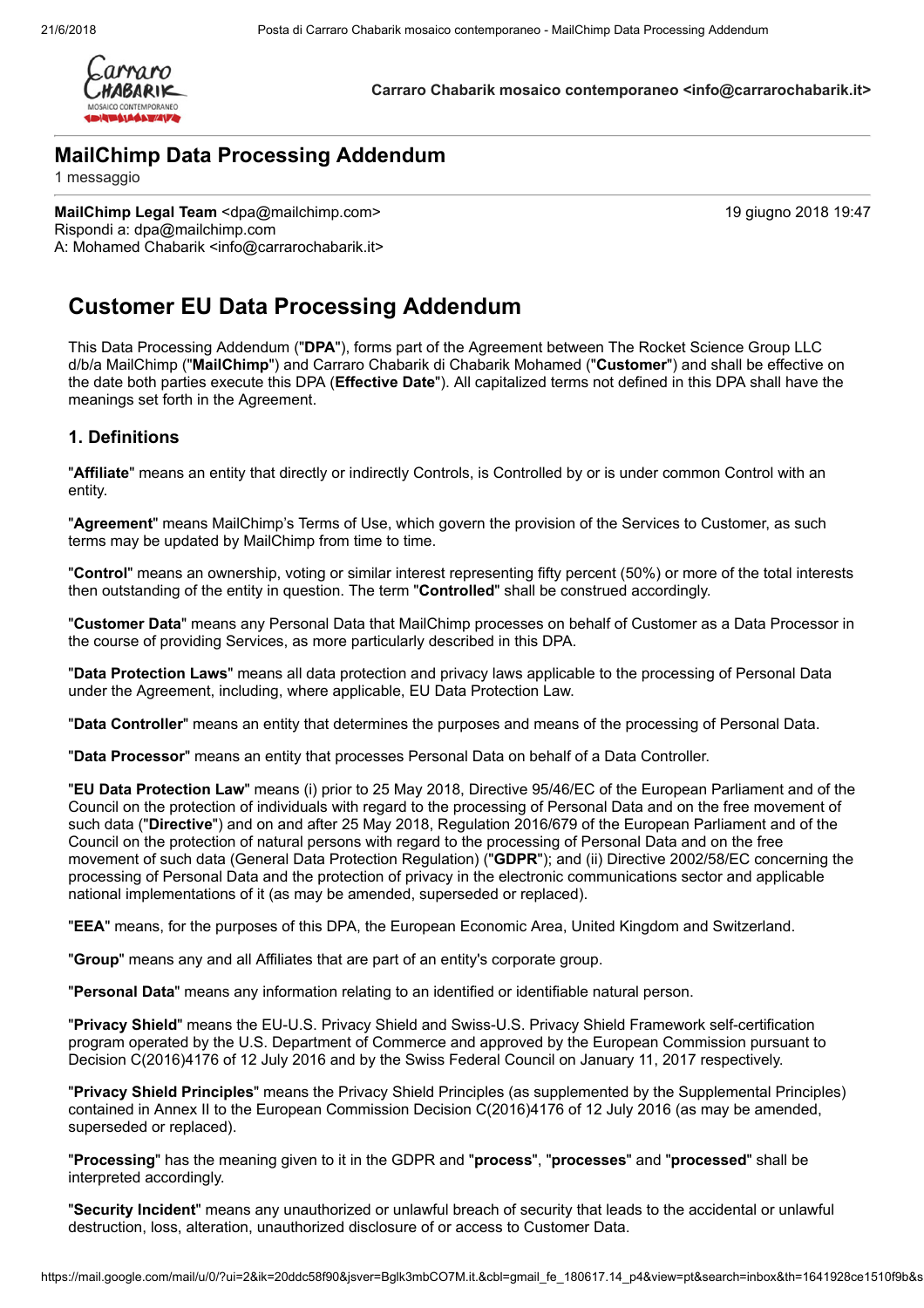21/6/2018 Posta di Carraro Chabarik mosaico contemporaneo - MailChimp Data Processing Addendum

"Services" means any product or service provided by MailChimp to Customer pursuant to the Agreement.

"Sub-processor" means any Data Processor engaged by MailChimp or its Affiliates to assist in fulfilling its obligations with respect to providing the Services pursuant to the Agreement or this DPA. Sub-processors may include third parties or members of the MailChimp Group.

#### 2. Relationship with the Agreement

2.1 The parties agree that DPA shall replace any existing DPA the parties may have previously entered into in connection with the Services.

2.2 Except for the changes made by this DPA, the Agreement remains unchanged and in full force and effect. If there is any conflict between this DPA and the Agreement, this DPA shall prevail to the extent of that conflict.

2.3 Any claims brought under or in connection with this DPA shall be subject to the terms and conditions, including but not limited to, the exclusions and limitations set forth in the Agreement.

2.4 Any claims against MailChimp or its Affiliates under this DPA shall be brought solely against the entity that is a party to the Agreement. In no event shall any party limit its liability with respect to any individual's data protection rights under this DPA or otherwise. Customer further agrees that any regulatory penalties incurred by MailChimp in relation to the Customer Data that arise as a result of, or in connection with, Customer's failure to comply with its obligations under this DPA or any applicable Data Protection Laws shall count toward and reduce MailChimp's liability under the Agreement as if it were liability to the Customer under the Agreement.

2.5 No one other than a party to this DPA, its successors and permitted assignees shall have any right to enforce any of its terms.

2.6 This DPA shall be governed by and construed in accordance with governing law and jurisdiction provisions in the Agreement, unless required otherwise by applicable Data Protection Laws.

#### 3. Scope and Applicability of this DPA

3.1 This DPA applies where and only to the extent that MailChimp processes Customer Data that originates from the EEA and/or that is otherwise subject to EU Data Protection Law on behalf of Customer as Data Processor in the course of providing Services pursuant to the Agreement.

3.2 Part A (being Section 4 – 8 (inclusive) of this DPA, as well as Annexes A and B of this DPA) shall apply to the processing of Customer Data within the scope of this DPA from the Effective Date.

3.3 Part B (being Sections 9-12 (inclusive) of this DPA) shall apply to the processing of Customer Data within the scope of the DPA from and including 25th May 2018. For the avoidance of doubt, Part B shall apply in addition to, and not in substitution for, the terms in Part A.

### Part A: General Data Protection Obligations

#### 4. Roles and Scope of Processing

4.1 Role of the Parties. As between MailChimp and Customer, Customer is the Data Controller of Customer Data, and MailChimp shall process Customer Data only as a Data Processor acting on behalf of Customer.

4.2. Customer Processing of Customer Data. Customer agrees that (i) it shall comply with its obligations as a Data Controller under Data Protection Laws in respect of its processing of Customer Data and any processing instructions it issues to MailChimp; and (ii) it has provided notice and obtained (or shall obtain) all consents and rights necessary under Data Protection Laws for MailChimp to process Customer Data and provide the Services pursuant to the Agreement and this DPA.

4.3 MailChimp Processing of Customer Data. MailChimp shall process Customer Data only for the purposes described in this DPA and only in accordance with Customer's documented lawful instructions. The parties agree that this DPA and the Agreement set out the Customer's complete and final instructions to MailChimp in relation to the processing of Customer Data and processing outside the scope of these instructions (if any) shall require prior written agreement between Customer and MailChimp.

#### 4.4 Details of Data Processing

(a) Subject matter: The subject matter of the data processing under this DPA is the Customer Data.

(b) Duration: As between MailChimp and Customer, the duration of the data processing under this DPA is until the termination of the Agreement in accordance with its terms.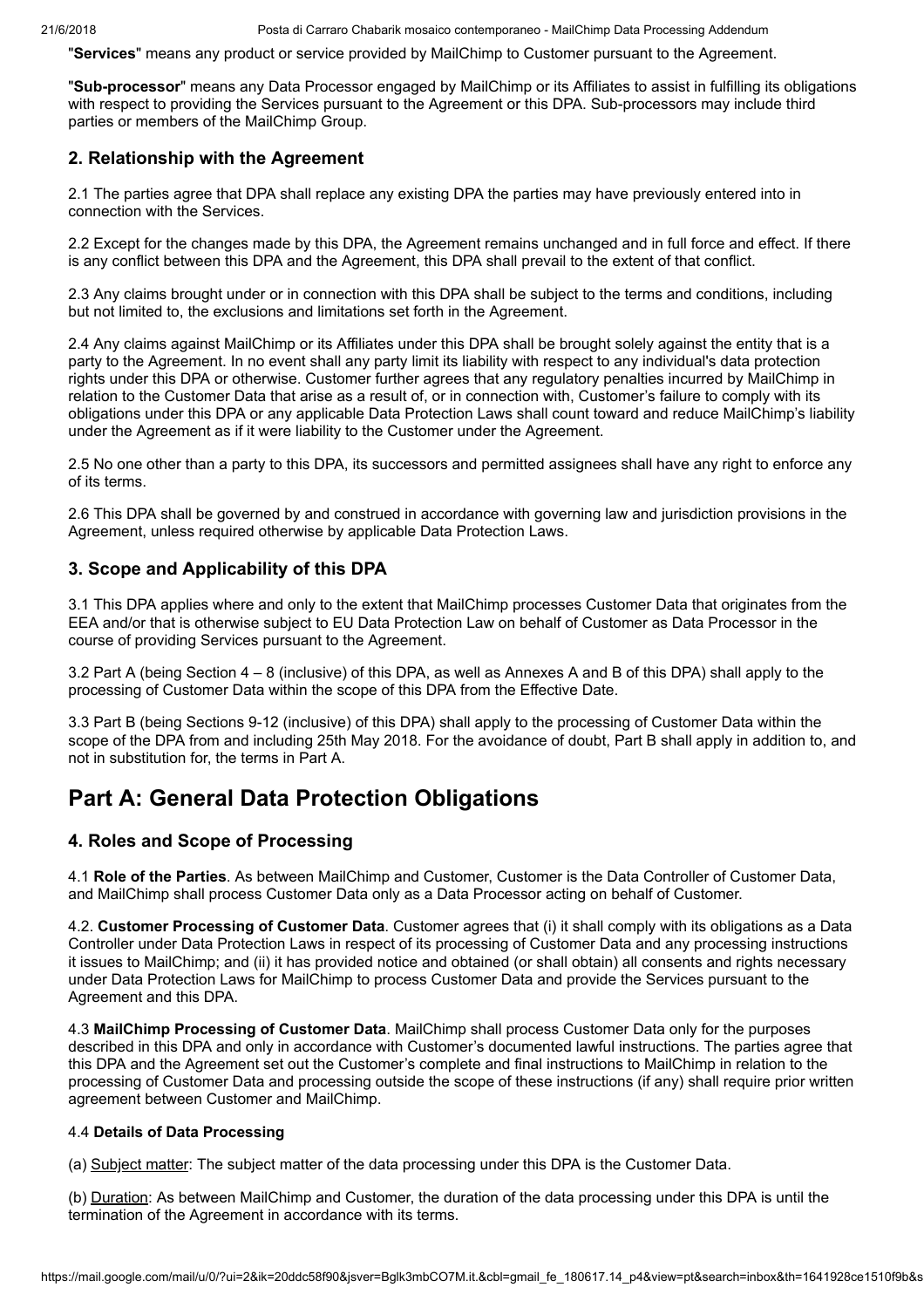(c) Purpose: The purpose of the data processing under this DPA is the provision of the Services to the Customer and the performance of MailChimp's obligations under the Agreement (including this DPA) or as otherwise agreed by the parties.

(d) Nature of the processing: MailChimp provides an email service, automation and marketing platform and other related services, as described in the Agreement.

(e) Categories of data subjects: Any individual accessing and/or using the Services through the Customer's account ("Users"); and any individual: (i) whose email address is included in the Customer's Distribution List; (ii) whose information is stored on or collected via the Services, or (iii) to whom Users send emails or otherwise engage or communicate with via the Services (collectively, "Subscribers").

(f) Types of Customer Data:

(i) Customer and Users: identification and contact data (name, address, title, contact details, username); financial information (credit card details, account details, payment information); employment details (employer, job title, geographic location, area of responsibility);

(ii) Subscribers: identification and contact data (name, date of birth, gender, general, occupation or other demographic information, address, title, contact details, including email address), personal interests or preferences (including purchase history, marketing preferences and publically available social media profile information); IT information (IP addresses, usage data, cookies data, online navigation data, location data, browser data); financial information (credit card details, account details, payment information).

4.5 Notwithstanding anything to the contrary in the Agreement (including this DPA), Customer acknowledges that MailChimp shall have a right to use and disclose data relating to the operation, support and/or use of the Services for its legitimate business purposes, such as billing, account management, technical support, product development and sales and marketing. To the extent any such data is considered Personal Data under Data Protection Laws, MailChimp is the Data Controller of such data and accordingly shall process such data in accordance with the [MailChimp Privacy Policy](https://mailchimp.com/legal/privacy/) and Data Protection Laws.

4.6 Tracking Technologies. Customer acknowledges that in connection with the performance of the Services, MailChimp employs the use of cookies, unique identifiers, web beacons and similar tracking technologies ("Tracking Technologies"). Customer shall maintain appropriate notice, consent, opt-in and opt-out mechanisms as are required by Data Protection Laws to enable MailChimp to deploy Tracking Technologies lawfully on, and collect data from, the devices of Subscribers (defined below) in accordance with and as described in the [MailChimp Cookie Statement.](http://legal/cookies/)

### 5. Subprocessing

5.1 Authorized Sub-processors. Customer agrees that MailChimp may engage Sub-processors to process Customer Data on Customer's behalf. The Sub-processors currently engaged by MailChimp and authorized by Customer are listed in Annex A.

5.2 Sub-processor Obligations. MailChimp shall: (i) enter into a written agreement with the Sub-processor imposing data protection terms that require the Sub-processor to protect the Customer Data to the standard required by Data Protection Laws; and (ii) remain responsible for its compliance with the obligations of this DPA and for any acts or omissions of the Sub-processor that cause MailChimp to breach any of its obligations under this DPA.

### 6. Security

6.1 Security Measures. MailChimp shall implement and maintain appropriate technical and organizational security measures to protect Customer Data from Security Incidents and to preserve the security and confidentiality of the Customer Data, in accordance with MailChimp's security standards described in Annex B ("Security Measures").

6.2 Updates to Security Measures. Customer is responsible for reviewing the information made available by MailChimp relating to data security and making an independent determination as to whether the Services meet Customer's requirements and legal obligations under Data Protection Laws. Customer acknowledges that the Security Measures are subject to technical progress and development and that MailChimp may update or modify the Security Measures from time to time provided that such updates and modifications do not result in the degradation of the overall security of the Services purchased by the Customer.

6.3 Customer Responsibilities. Notwithstanding the above, Customer agrees that except as provided by this DPA, Customer is responsible for its secure use of the Services, including securing its account authentication credentials, protecting the security of Customer Data when in transit to and from the Services and taking any appropriate steps to securely encrypt or backup any Customer Data uploaded to the Services.

### 7. Security Reports and Audits

7.1 Customer acknowledges that MailChimp is regularly audited against SSAE 16 and PCI standards by independent third party auditors and internal auditors, respectively. Upon request, MailChimp shall supply (on a confidential basis)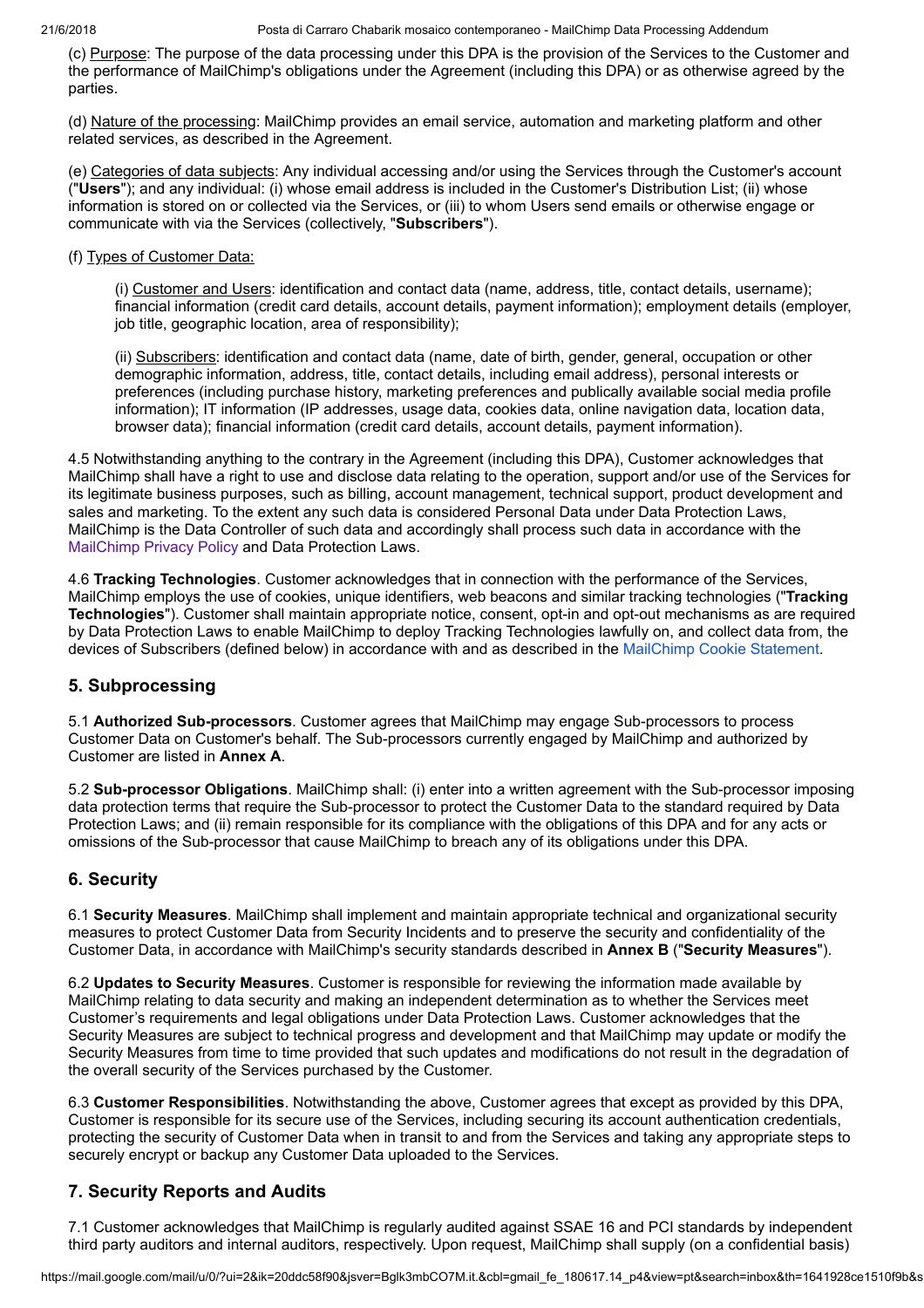a summary copy of its audit report(s) ("Report") to Customer, so that Customer can verify MailChimp's compliance with the audit standards against which it has been assessed, and this DPA.

7.2 MailChimp shall also provide written responses (on a confidential basis) to all reasonable requests for information made by Customer, including responses to information security and audit questionnaires that are necessary to confirm MailChimp's compliance with this DPA, provided that Customer shall not exercise this right more than once per year.

#### 8. International Transfers

8.1 Data center locations. MailChimp may transfer and process Customer Data anywhere in the world where MailChimp, its Affiliates or its Sub-processors maintain data processing operations. MailChimp shall at all times provide an adequate level of protection for the Customer Data processed, in accordance with the requirements of Data Protection Laws.

8.2 Privacy Shield. To the extent that MailChimp processes any Customer Data protected by EU Data Protection Law under the Agreement and/or that originates from the EEA, in a country that has not been designated by the European Commission or Swiss Federal Data Protection Authority (as applicable) as providing an adequate level of protection for Personal Data, the parties acknowledge that MailChimp shall be deemed to provide adequate protection (within the meaning of EU Data Protection Law) for any such Customer Data by virtue of having selfcertified its compliance with Privacy Shield. MailChimp agrees to protect such Personal Data in accordance with the requirements of the Privacy Shield Principles. If MailChimp is unable to comply with this requirement, MailChimp shall inform Customer.

8.3 Alternative Transfer Mechanism. The parties agree that the data export solution identified in Section 8.2 shall not apply if and to the extent that MailChimp adopts an alternative data export solution for the lawful transfer of Personal Data (as recognized under EU Data Protection Laws) outside of the EEA ("Alternative Transfer Mechanism"), in which event, the Alternative Transfer Mechanism shall apply instead (but only to the extent such Alternative Transfer Mechanism extends to the territories to which Personal Data is transferred).

## Part B: GDPR Obligations from 25 May 2018

### 9. Additional Security

9.1 Confidentiality of processing. MailChimp shall ensure that any person who is authorized by MailChimp to process Customer Data (including its staff, agents and subcontractors) shall be under an appropriate obligation of confidentiality (whether a contractual or statutory duty).

9.2 Security Incident Response. Upon becoming aware of a Security Incident, MailChimp shall notify Customer without undue delay and shall provide timely information relating to the Security Incident as it becomes known or as is reasonably requested by Customer.

### 10. Changes to Sub-processors

10.1 MailChimp shall (i) provide an up-to-date list of the Sub-processors it has appointed upon written request from Customer; and (ii) notify Customer (for which email shall suffice) if it adds or removes Sub-processors at least 10 days prior to any such changes.

10.2 Customer may object in writing to MailChimp's appointment of a new Sub-processor within five (5) calendar days of such notice, provided that such objection is based on reasonable grounds relating to data protection. In such event, the parties shall discuss such concerns in good faith with a view to achieving resolution. If this is not possible, Customer may suspend or terminate the Agreement (without prejudice to any fees incurred by Customer prior to suspension or termination).

### 11. Return or Deletion of Data

11.1 Upon termination or expiration of the Agreement, MailChimp shall (at Customer's election) delete or return to Customer all Customer Data (including copies) in its possession or control, save that this requirement shall not apply to the extent MailChimp is required by applicable law to retain some or all of the Customer Data, or to Customer Data it has archived on back-up systems, which Customer Data MailChimp shall securely isolate and protect from any further processing, except to the extent required by applicable law.

### 12. Cooperation

12.1 The Services provide Customer with a number of controls that Customer may use to retrieve, correct, delete or restrict Customer Data, which Customer may use to assist it in connection with its obligations under the GDPR, including its obligations relating to responding to requests from data subjects or applicable data protection authorities. To the extent that Customer is unable to independently access the relevant Customer Data within the Services,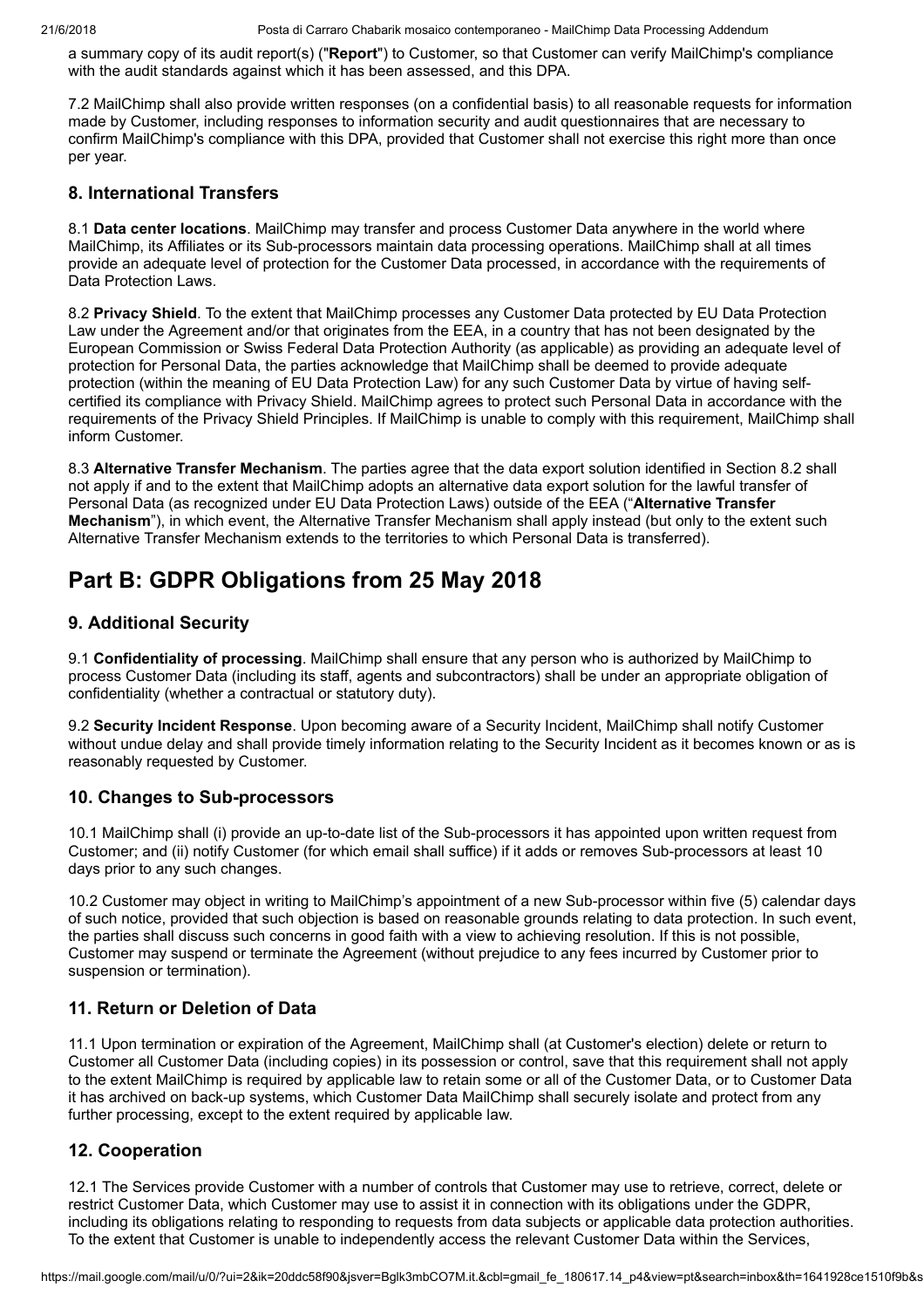21/6/2018 Posta di Carraro Chabarik mosaico contemporaneo - MailChimp Data Processing Addendum

MailChimp shall (at Customer's expense) provide reasonable cooperation to assist Customer to respond to any requests from individuals or applicable data protection authorities relating to the processing of Personal Data under the Agreement. In the event that any such request is made directly to MailChimp, MailChimp shall not respond to such communication directly without Customer's prior authorization, unless legally compelled to do so. If MailChimp is required to respond to such a request, MailChimp shall promptly notify Customer and provide it with a copy of the request unless legally prohibited from doing so.

12.2 If a law enforcement agency sends MailChimp a demand for Customer Data (for example, through a subpoena or court order), MailChimp shall attempt to redirect the law enforcement agency to request that data directly from Customer. As part of this effort, MailChimp may provide Customer's basic contact information to the law enforcement agency. If compelled to disclose Customer Data to a law enforcement agency, then MailChimp shall give Customer reasonable notice of the demand to allow Customer to seek a protective order or other appropriate remedy unless MailChimp is legally prohibited from doing so.

12.3 To the extent MailChimp is required under EU Data Protection Law, MailChimp shall (at Customer's expense) provide reasonably requested information regarding the Services to enable the Customer to carry out data protection impact assessments or prior consultations with data protection authorities as required by law.

IN WITNESS WHEREOF, the parties have caused this DPA to be executed by their authorized representative:

### The Rocket Science Group LLC d/b/a MailChimp

By:

Name: Daniel Kurzius Title: CCO/Co-founder Date: June 19, 2018

### Carraro Chabarik di Chabarik Mohamed

Name: Mohamed Chabarik Title: Owner Date: June 19, 2018

## Annex A - List of MailChimp Sub-processors

MailChimp uses its Affiliates and a range of third party Sub-processors to assist it in providing the Services (as described in the Agreement). These Sub-processors set out below provide cloud hosting and storage services; content delivery and review services; assist in providing customer support; as well as incident tracking, response, diagnosis and resolution services.

### Entity Name Corporate Location Akamai Massachusetts, USA Amazon Washington, USA E-Hawk New York, USA El Camino California, USA FullContact Colorado, USA Google California, USA Neustar Virginia, USA R.R. Donnelley Illinois, USA Slack California, USA TaskUs California, USA